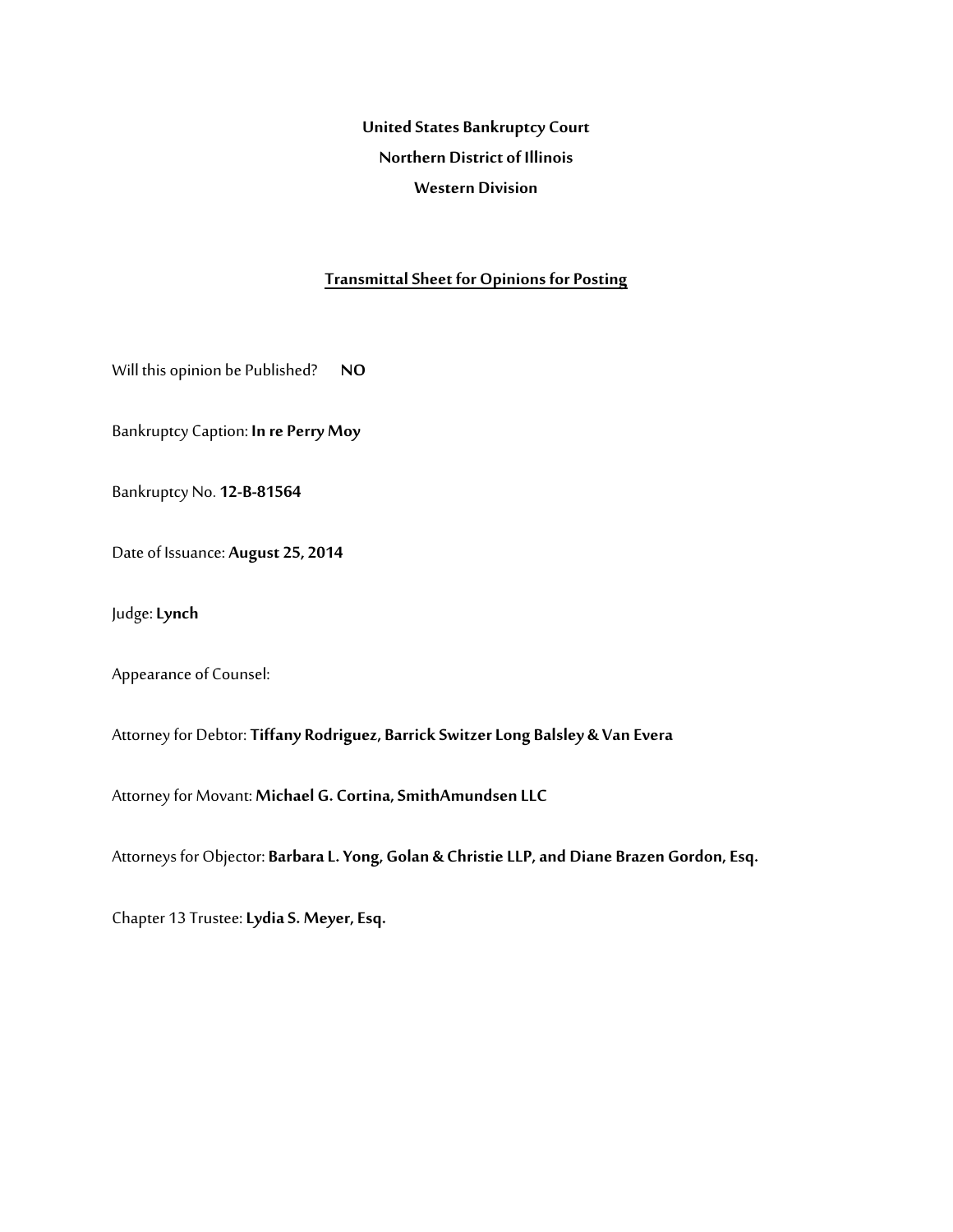# **UNITED STATES BANKRUPTCY COURT NORTHERN DISTRICT OF ILLINOIS WESTERN DIVISION**

**) ) ) ) ) )** 

**In re: PERRY MOY,** 

 **Debtor.**

**Bankruptcy No. 12-B-81564 Chapter 13 Judge Lynch** 

### **MEMORANDUM OPINION**

McHenry Savings Bank seeks relief from both the automatic stay and the co-debtor stay to proceed with its pending foreclosure proceeding with respect to real property commonly known as 8220 Crystal Springs Road, Woodstock, Illinois 60098 (the "Crystal Springs Property"). For the reasons stated below, the motions for relief from stay and relief from the codebtor stay will be granted.

# **JURISDICTION AND PROCEDURE**

The Court has jurisdiction to decide this matter pursuant to 28 U.S.C. § 1334 and Internal Operating Procedure 15(a) of the United States District Court for the Northern District of Illinois. It is a core proceeding pursuant to 28 U.S.C.  $\S 157(b)(2)(G)$ .

#### **FINDINGS OF FACT**

The Debtor, Perry Moy, filed for protection under Chapter 13 of the Bankruptcy Code on April 20, 2012. He filed an initial proposed Chapter 13 plan on June 22, 2012, and amended plans on July 20, 2012, November 29, 2012, February 19, 2013, April 30, 2013, and December 2, 2013. The Debtor's proposed plan has not yet been confirmed, in part because there is a pending and unresolved dispute over whether certain of Perry's obligations to his ex-wife, Miriam Moy, under their marital settlement agreement constitute "domestic support obligations"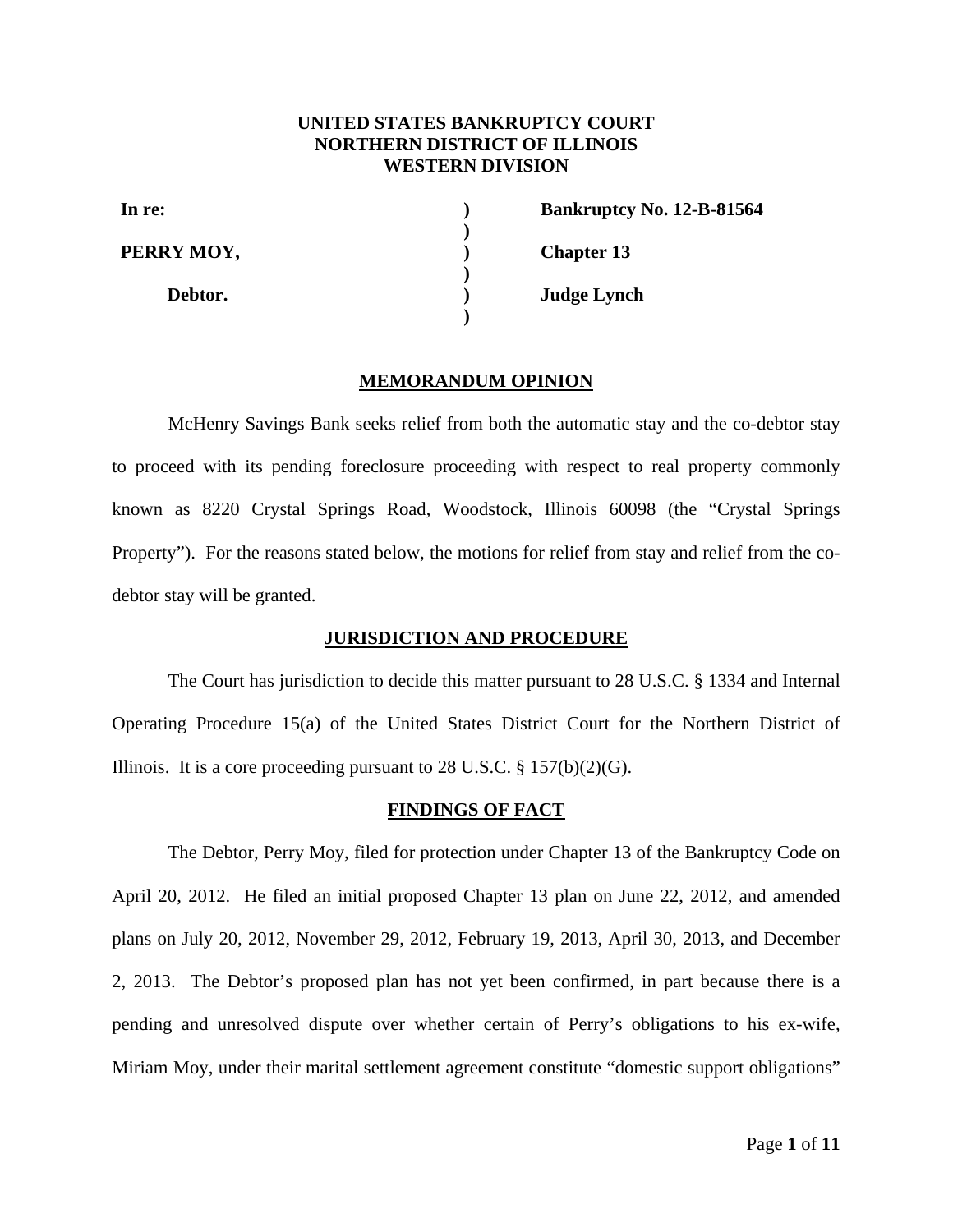as defined in the Bankruptcy Code.

<u>.</u>

The state court entered a judgment for dissolution of marriage on March 14, 2008, incorporating the terms of a marital settlement agreement (the "MSA") between Perry and Miriam. The marital settlement agreement provides that Miriam is to have possession of the Crystal Springs Property but that it was to be placed for sale.<sup>1</sup> Upon sale Miriam is to receive the first \$400,000 in proceeds after payment of certain costs, expenses and debts. Any excess proceeds above \$400,000 are to be split on a 50/50 basis between Perry and Miriam.<sup>2</sup> On or about the date of the dissolution of marriage Perry signed a quitclaim deed for the Crystal Springs Property in favor of Miriam, which was duly recorded on March 17, 2008.

The Crystal Springs Property is encumbered by a mortgage recorded April 12, 2004, signed by both Perry and Miriam in favor of McHenry Savings Bank (the "Bank"). The mortgage secures a promissory note in an original amount of \$442,000 signed by both Perry and Miriam in favor of the Bank. The note calls for interest at an annual rate of 6.75% and monthly payments of \$3,360.81. Pursuant to the terms of the MSA, Perry is responsible for "past and present liability for mortgage, any special assessments, insurance premiums, property taxes and any and all other expenses incidental to or related to [the Crystal Springs Property] until the date of sale." Perry is also obligated under the marital settlement agreement to pay Miriam \$3,000 per month until the Crystal Springs Property is sold, and then \$6,000 per month thereafter.

The Bank filed a foreclosure complaint in McHenry County on November, 17, 2009, seeking to foreclose on its mortgage of the Crystal Springs Property. Perry, Miriam, and several potential lien-holders were named as defendants in the foreclosure action. Apparently Miriam

<sup>&</sup>lt;sup>1</sup> The Crystal Springs Property consists of both a residence and an adjacent lot. Under the terms of the MSA, the empty lot was to be placed for sale immediately, and the residence after being "brought into salable condition."

 $2$  If the net proceeds after payment of the enumerated costs and expenses are less than \$100,000, Perry is obligated under the MSA to pay Miriam the difference between \$100,000 and the net proceeds.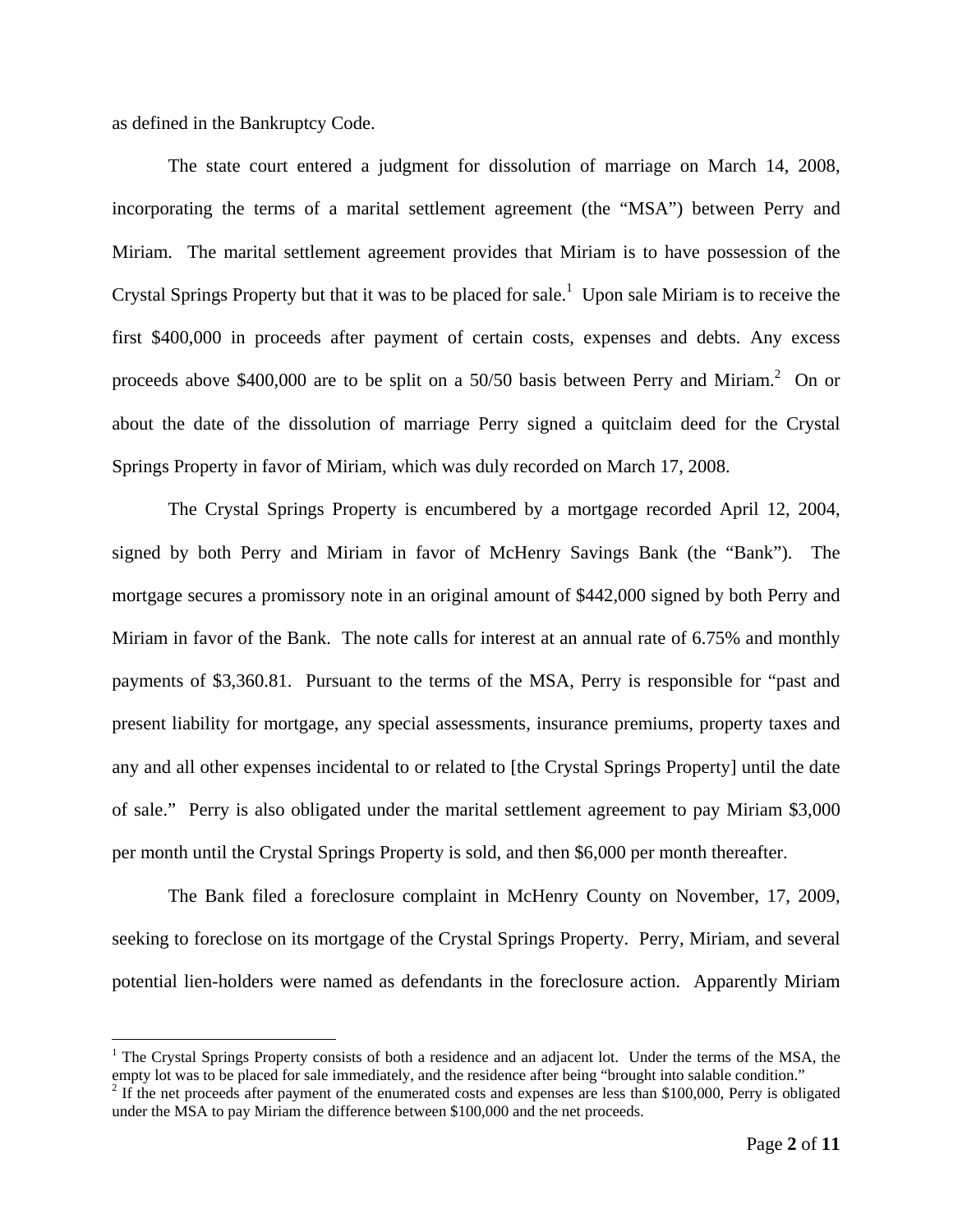raised a number of defenses and counterclaims, and the foreclosure action remained pending through 2012 when Perry filed his bankruptcy petition. McHenry Savings Bank filed a proof of claim in Perry's bankruptcy case with respect to the Crystal Springs Property on August 15, 2012 for \$608,588.67. The initial proof of claim asserted that \$450,000 of this debt was secured. However, the Chapter 13 Trustee objected on the ground that the Debtor had surrendered any interest he had in the Crystal Springs Property, and the Bank subsequently amended its proof of claim to show the full amount as unsecured.

Certain other creditors commenced an involuntary Chapter 7 case against Miriam on May 16, 2012, and an order for relief was entered on August 20, 2012. Miriam was granted a Chapter 7 discharge on March 12, 2013, and the Chapter 7 trustee filed a no-asset report in her case on May 28, 2014. Miriam's case was closed on May 29, 2014.

Once Miriam received a discharge and her case was closed, her interest in the Crystal Springs Property, which was duly listed in her bankruptcy schedules, was deemed abandoned by the Chapter 7 trustee pursuant to Section 554(c). Accordingly, pursuant to Section  $362(c)(1)$  the automatic stay imposed in her bankruptcy case lifted with respect to that property.

None of the plans or amended plans filed in Perry's Chapter 13 case provide for payment in full of McHenry Savings Bank's claim related to the Crystal Springs Property. Perry's initial plan did not expressly mention the Crystal Springs Property. However, all of his amended plans contained a statement that Perry "is surrendering his interest in the property," further stating that the property is occupied by his ex-wife, listed for sale and part of a foreclosure proceeding. Although his proposed plan as amended provides for a \$2,700 per month current mortgage payment to McHenry Savings Bank outside the plan, that appears to concern a separate mortgage debt on his residence in Woodstock, Illinois. This mortgage on his home was the only secured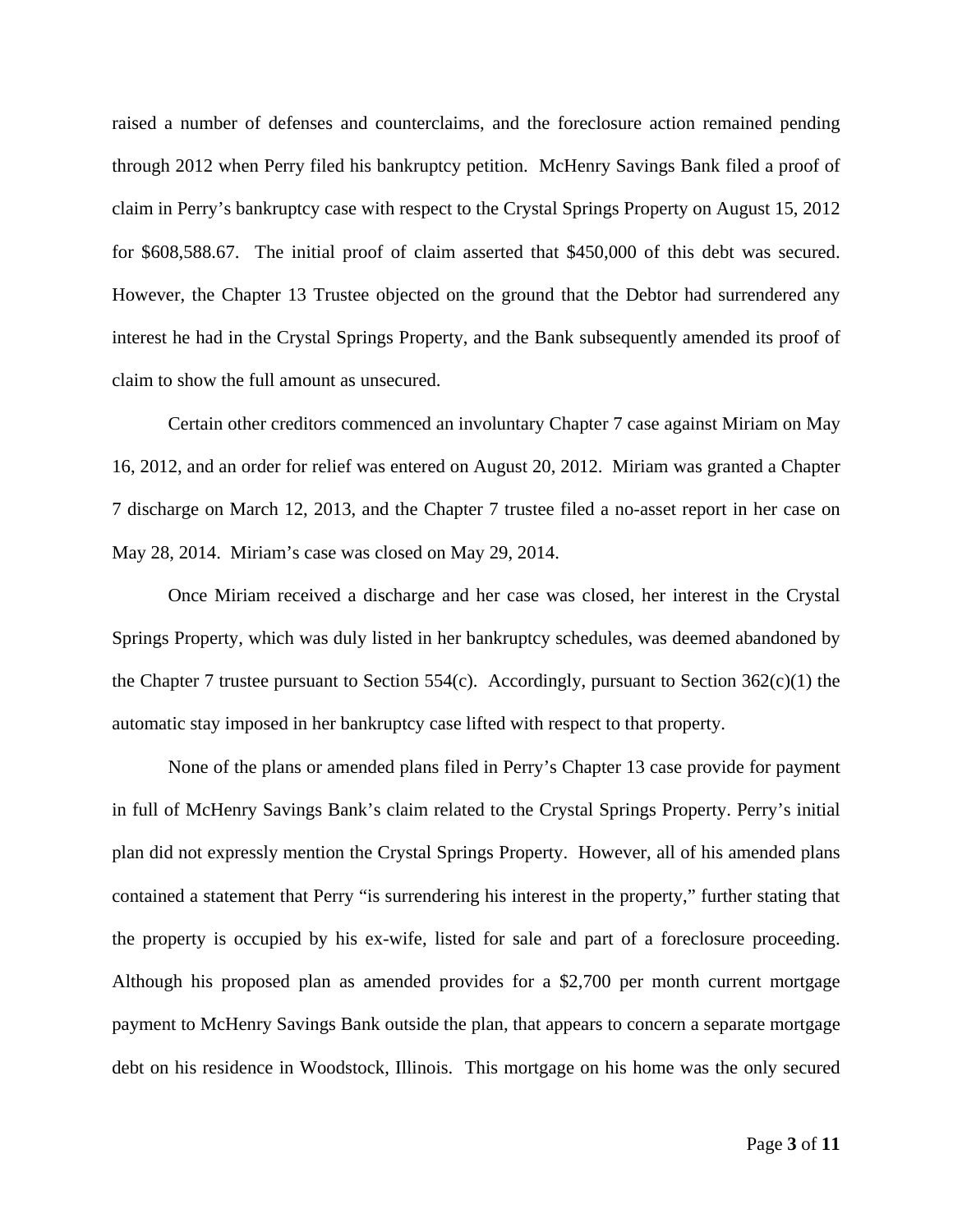claim he listed in his schedule D to the petition. The debt with respect to the Crystal Springs Property was instead listed in schedule F as an unsecured debt.

Perry's current Chapter 13 plan provides for only a 16% distribution to general unsecured creditors, and estimates that McHenry Savings Bank will have a deficiency claim of \$183,588.67 after foreclosure on the Crystal Springs Property. All of the proposed plans have provided for direct monthly payments to Miriam under the divorce decree and a related contingent claim of as much as \$100,000 depending on the disposition of the Crystal Springs Property. His most recent plan clarifies that the monthly payments to Miriam are \$3,000 per month but will increase to \$6,000 per month after the sale of the property.

Perry testified at trial that he has not made any mortgage payments on the Crystal Springs Property debt to McHenry Savings Bank since 2009. Nor has he paid any property taxes on the property since then. The parties stipulated that Miriam has not made any payments on the note since 2009, either. The parties stipulated for purposes of the stay lift motion that the value of the residence portion of the Crystal Springs Property is \$430,000 and that the value of the empty lot portion is \$80,000. There is no objection to McHenry Savings Bank's proof of claim for \$608,588.67. The parties expressly stipulated that Perry has no equity in the Crystal Springs Property.

McHenry Savings Bank has filed its motion in Perry's case for relief from the automatic stay pursuant to Section 362(d) and a motion for relief from the co-debtor stay pursuant to Section 1301(c). Neither Perry nor the Chapter 13 Trustee objects to the Bank's motions for relief. However, Miriam objects to both, asserting standing as both a creditor in Perry's case and as a co-debtor on the obligation to the Bank.<sup>3</sup> The court received certain stipulations and

 $\overline{a}$ 

<sup>&</sup>lt;sup>3</sup> McHenry Savings Bank argues that because Miriam did not file a timely proof of claim in Perry's case, she lacks standing to object to the Bank's motions. However, because the court finds that Miriam failed to support her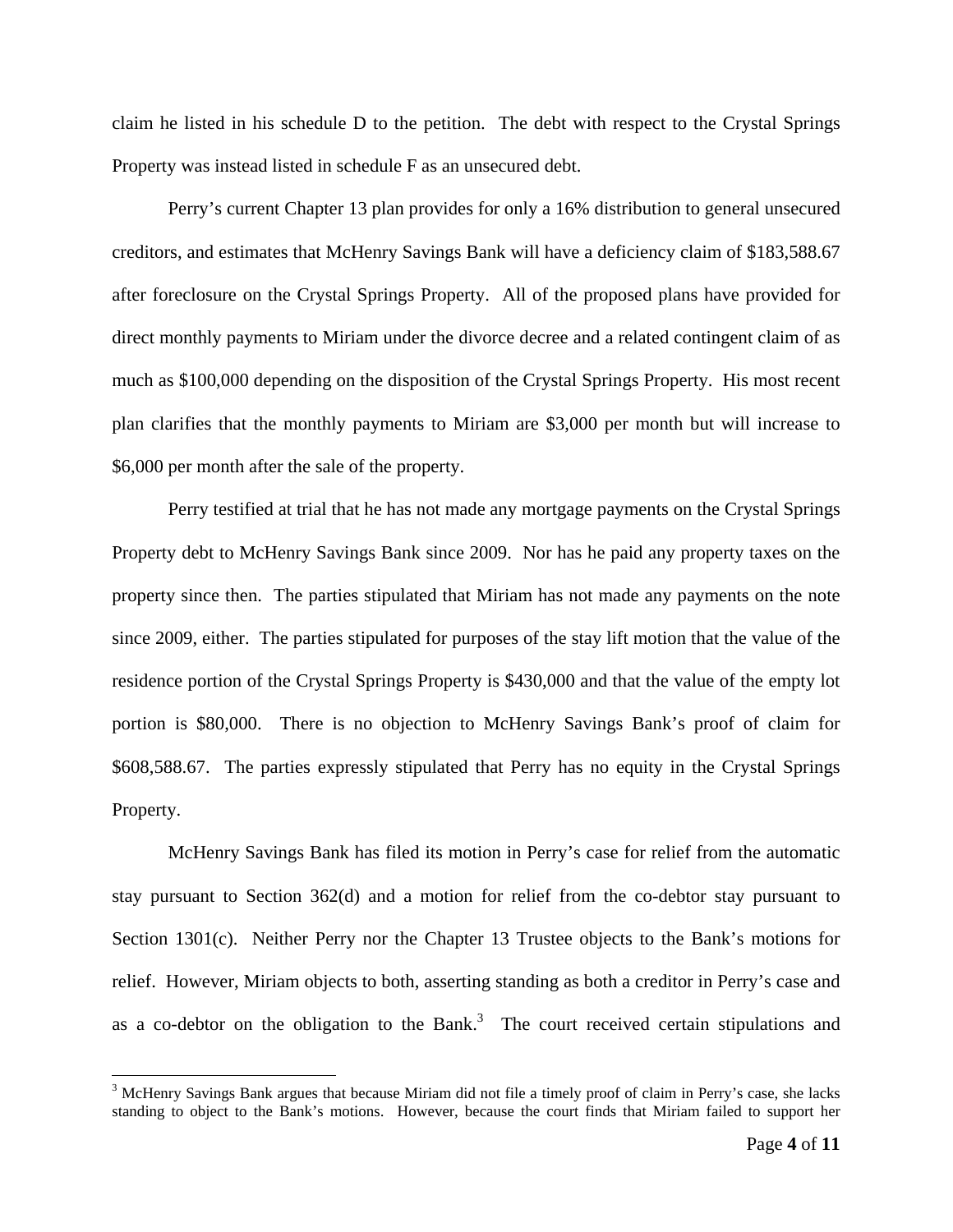exhibits and held a trial on the motions at which Perry, Miriam, the Chapter 13 Trustee and a representative of McHenry Savings Bank testified.

#### **DISCUSSION**

# I. Section  $362(d)$

Section 362(d) provides that the court shall grant relief from the automatic stay:

- (1) for cause, including the lack of adequate protection of an interest in property of such party in interest; [or]
- (2) with respect to a stay of an act against property under subsection (a) of this section, if—
	- (A) the debtor does not have an equity in such property; and
	- (B) such property is not necessary to an effective reorganization.

### 11 U.S.C. § 362(d).

Section 362(g) divides the burden of proof for motions for relief from the stay such that "(1) the party requesting such relief has the burden of proof on the issue of the debtor's equity in property; and (2) the party opposing such relief has the burden of proof on all other issues." 11 U.S.C. § 362(g).

The Bank has clearly met its burden of demonstrating the Debtor's lack of equity in the Crystal Springs Property. The parties have stipulated that the Debtor has no equity in the property. Further, it is undisputed that Perry quitclaimed his interest in the property to Miriam several years before filing his petition. Even if the MSA gave him some form of indirect and contingent financial interest in the property in the event that a sale would net proceeds of over \$400,000, the stipulated values show that the property is not sufficient even to pay off the mortgage to McHenry Savings Bank.

Miriam, the party opposing the motion for relief, has failed to meet her burden of demonstrating that the Crystal Springs Property is necessary for Perry's effective reorganization.

objections, and therefore overrules the objections on the merits, it need not determine whether she has proper standing to object.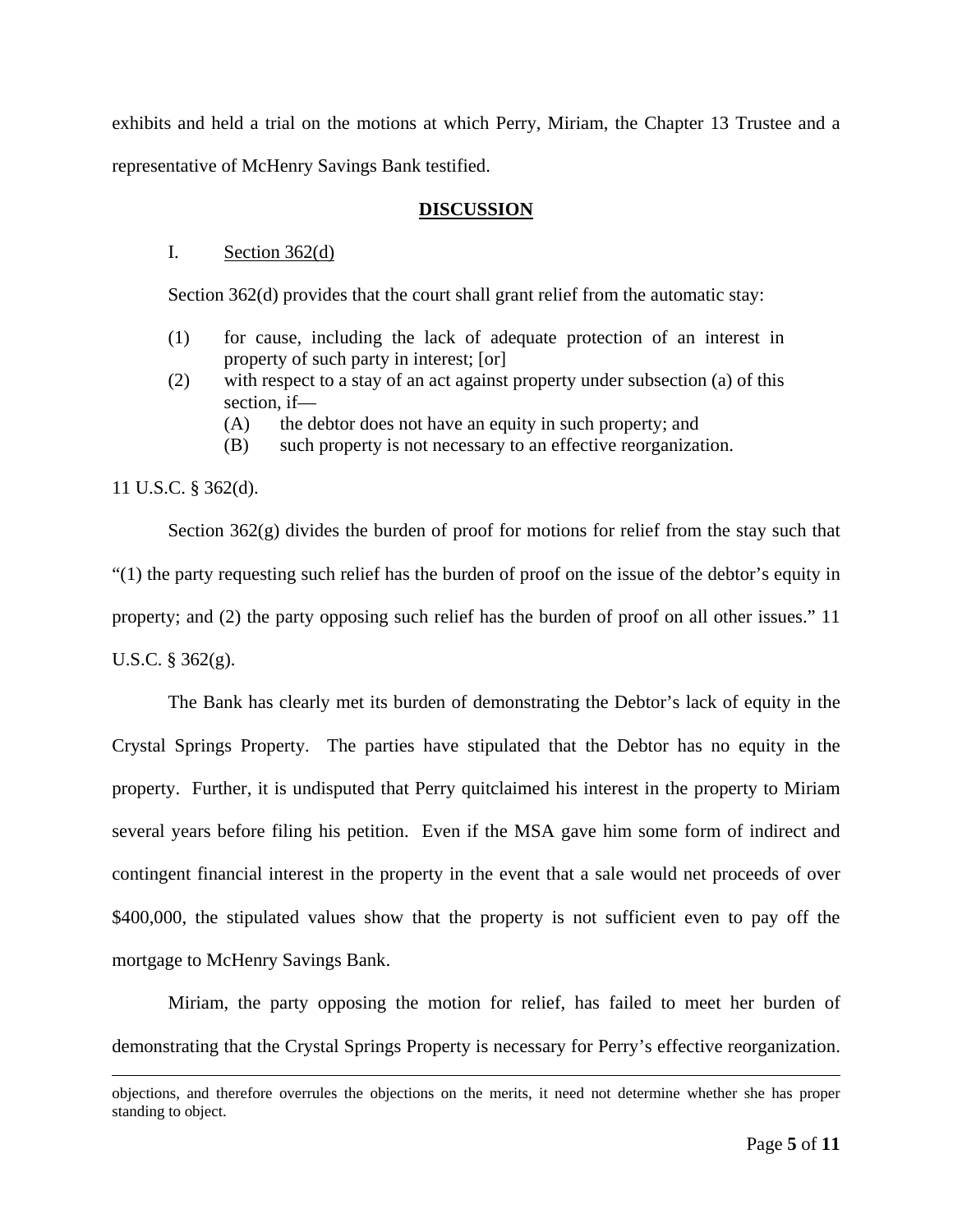Perry's proposed Chapter 13 plan does not rely on the Crystal Springs Property as a source of funds for any plan payments, nor is it necessary as his residence. Instead, the plan expressly provides for surrender of the Crystal Springs Property. The property is a residence occupied not by Perry, but by his ex-wife who does not pay him rent. Therefore, the property does not generate any income to be used towards his plan. Further, the plan does not rely on any proceeds from the sale of the Crystal Springs Property. To the contrary, both the proposed plan and the stipulated facts recognize that the Crystal Springs Property is not worth enough to pay off the secured debt encumbering it.

It is true that courts have not limited the term property "necessary to an effective reorganization" to that which directly generates income in Chapter 13 or individual Chapter 11 cases. In doing so, for example, they have recognized that individual debtors generally must have a place to live in order to earn income that funds a plan. *See, e.g., In re Boomgarden*, 780 F.2d 657, 664 (7th Cir. 1985) ("One of the primary reasons for filing a Chapter 13 petition is to preserve a residence from foreclosure."); *In re Herrin*, 325 B.R. 774, 777 (Bankr. N.D. Ind. 2005) ("a debtor's principal residence which the debtor's Chapter 13 plan proposes to retain is *always* necessary for the debtor's reorganization."). But the Crystal Springs Property is *not* Perry's principal residence. He lives in Woodstock. Therefore, because the plan provides for surrender of the Crystal Springs Property, because Perry does not own the property and because the property does not and will not generate any income to fund his plan of reorganization, the Crystal Springs Property is clearly not necessary for debtor Perry Moy's effective reorganization.

Miriam is left to argue that because Perry is obligated to pay the mortgage under the MSA the property is somehow necessary for his effective reorganization. This is so, she suggests, because if she loses the house, the "payments would be for naught." Her argument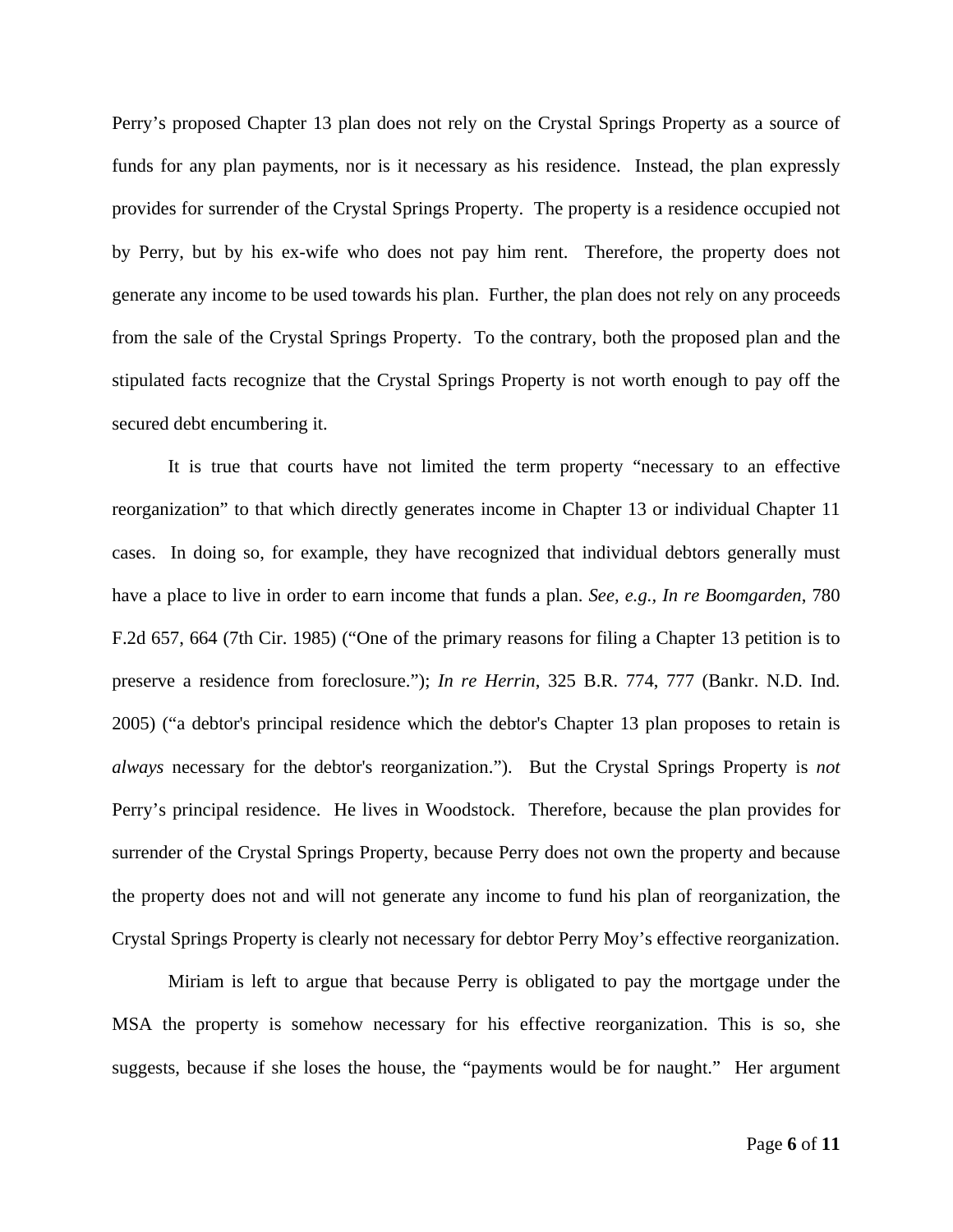ignores the fact that the MSA orders the sale of the property and, therefore, already envisions the need for Miriam to find another place to live. Indeed, the MSA includes a step up in monthly payments from \$3,000 to \$6,000 upon sale of the residence, presumably on the understanding that Miriam will incur increased expenses for rent or a new mortgage at her new location. The fact that the MSA envisions sale of the property with a subsequent step up in payments also evidences that lifting the stay or the loss of the property does not make compliance with the MSA impossible or otherwise conflict with its terms.

Ultimately, Miriam's argument ignores Perry's proposed plan. It is undisputed that neither Perry nor anyone else has been making the mortgage payments for the past five years. More importantly, Perry has never provided for payment of the mortgage to McHenry Savings Bank in any plan he has proposed. Neither Perry's proposed plan nor schedule J to his bankruptcy petition show that he will make current or past-due payments on the Crystal Springs Property mortgage, other than paying a pro-rata share to the Bank on a general unsecured deficiency claim after the property is sold. Miriam argues that Perry's plan should provide for payment of the mortgage because, in her view, that obligation constitutes a domestic support obligation which must be paid as a requirement for confirmation or discharge. But the determination whether property is necessary to an effective reorganization for purposes of Section 362(d)(2) is not based on what a creditor believes the Chapter 13 debtor "should" propose. Unlike Chapter 11, creditors cannot file competing plans in a Chapter 13 case. *Compare* 11 U.S.C. § 1321 *with* 11 U.S.C. § 1121(c). Indeed, rather than a reason to maintain the automatic stay, the fact that a debtor's proposed plan is not confirmable is generally a reason to *lift* the stay. *See United Sav. Ass'n of Texas v. Timbers of Inwood Forest Assocs., Ltd.*, 484 U.S. 365, 375 (1988) ("What this requires is not merely a showing that if there is conceivably to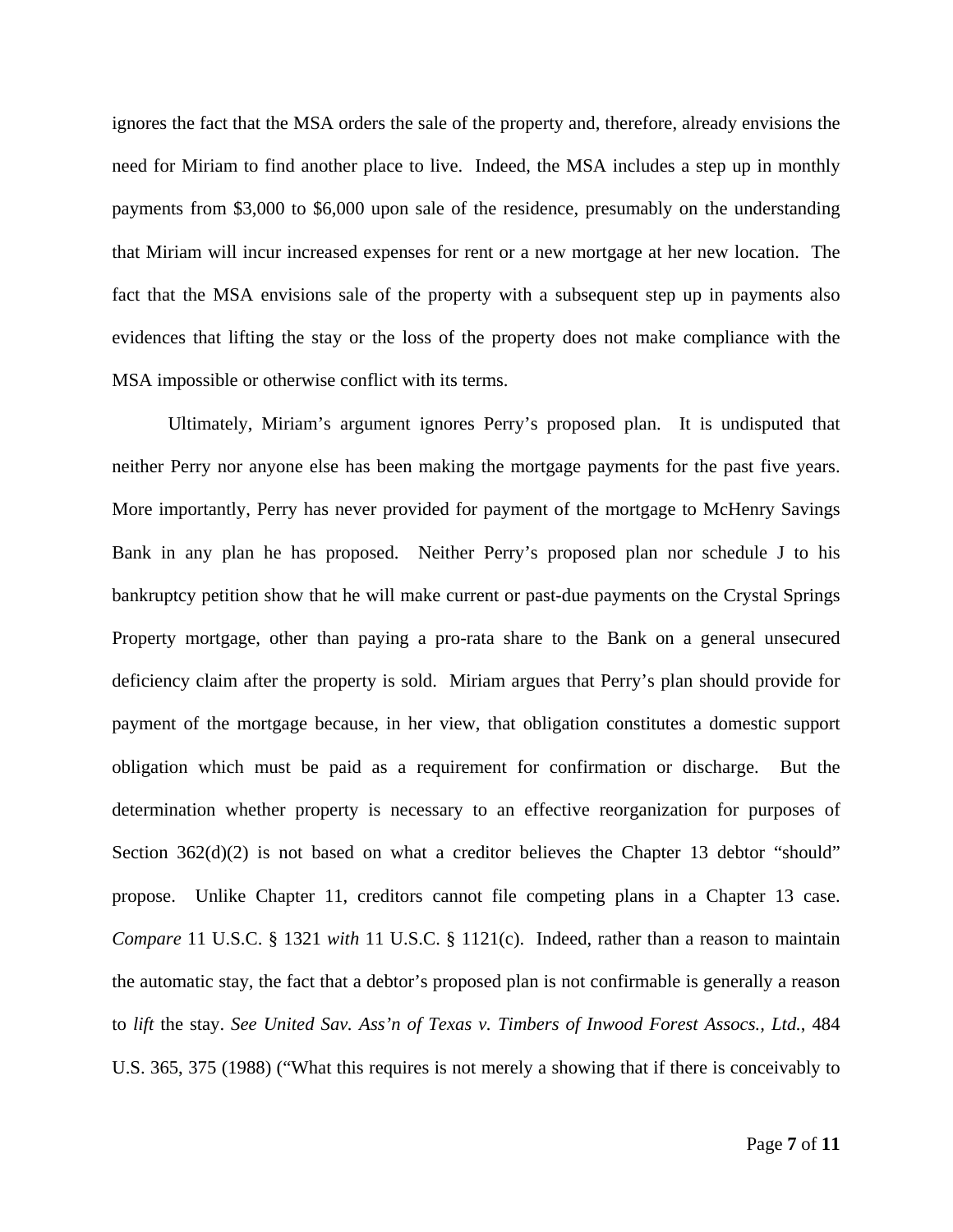be an effective reorganization, this property will be needed for it; but that the property is essential for an effective reorganization *that is in prospect*.").

Therefore, the Bank's motion to lift the stay will be granted.

#### II. Section  $1301(c)$

 $\overline{a}$ 

McHenry Savings Bank also has met its burden of demonstrating that it is entitled to relief from the co-debtor stay. Pursuant to Section  $1301(c)(2)$  relief from the co-debtor stay shall be granted with respect to a creditor "to the extent that … the plan filed by the debtor proposes not to pay such claim." 11 U.S.C. § 1301(c)(2). Courts interpreting this language construe the provision to require that the claim be paid in full. *See, e.g., Harris v. Fort Oglethorpe State Bank*, 721 F.2d 1052, 1054 (6th Cir. 1983) (relief from co-debtor stay available "when the debtor's plan proposes not to pay the creditor in full"); *Southeastern Bank v. Brown*, 266 B.R. 900, 908 (S.D. Ga. 2001) ("The [co-debtor] stay should be lifted to the extent the bankruptcy debtor does not pay the full debt through the repayment plan.").<sup>4</sup> The legislative history of Section 1301 further supports this interpretation: if "the debtor proposes not to pay a portion of the debt under his Chapter 13 individual repayment plan, then the stay is lifted to that extent. The creditor is protected to the full amount of his claim…." H.R. Rep. No. 95–595, at 122 (1977), U.S. Code Cong. & Admin. News 1978, at 5787, 6083.

None of the Chapter 13 plans proposed in this case have provided for payment in full of the McHenry Savings Bank claim. They have not proposed either to make current payments or to pay arrearages to cure the mortgage. Instead, the plans have proposed to surrender the Crystal

<sup>&</sup>lt;sup>4</sup> In *Southeastern Bank v. Brown*, the issue was whether payment in full requires payment of post-petition interest in addition to the balance as of the petition date. The plan provided for payment of the creditor's claim in full but did not provide for post-petition interest. The district court held that Section 1301(c) requires payment of post-petition interest and therefore reversed the bankruptcy court and remanded for the co-debtor stay to be lifted. 266 B.R. at 909. Other courts have agreed that the plan must propose to pay the claim in full but have held that post-petition interest is not required. *See, e.g., Simon v. Myers*, 2008 WL 276546 (Bankr. S.D. Ill. Jan. 30, 2008). The court need not address this issue, however, because Perry's proposed plan does not even propose to pay the principal indebtedness to the Bank in full much less interest.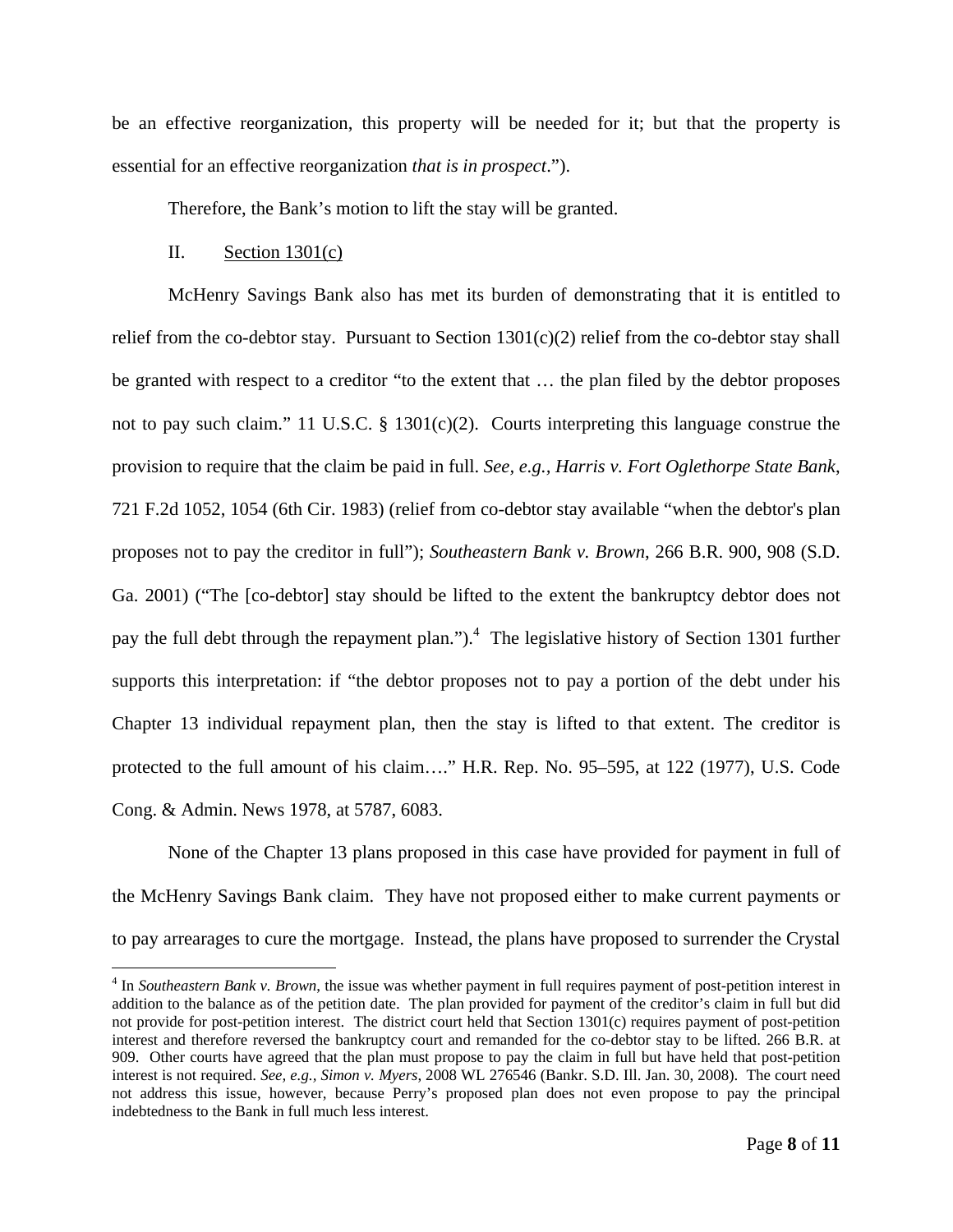Springs Property. It is undisputed that the loan balance owing to McHenry Savings Bank is greater than the value of the Crystal Springs Property. While Perry's current plan acknowledges that the Bank may have a claim for a deficiency after the property is sold in foreclosure, the plan would treat such claim at best as a general unsecured claim to be paid an estimated 16%.

Again Miriam argues that Perry's obligation to pay the mortgage is a "domestic support obligation" under the marital settlement agreement, and that therefore his plan must provide for its payment in full. But again, under Section  $1301(c)(2)$  the issue is not what plan a debtor *should* propose but instead what plan a debtor actually proposes. The statute expressly states that what is relevant is "the plan filed by the debtor." 11 U.S.C. § 1301(c)(2). This is because the co-debtor stay is designed primarily to protect the debtor and the debtor's estate, not the codebtor. As explained by the Sixth Circuit Court of Appeals, the purpose of the co-debtor stay in a Chapter 13 case:

is to enable the consumer-debtor to propose a repayment plan without undue pressure to give preference to a debt involving a co-signer. Congress believed that if a creditor could automatically reach the assets of a co-signer, who is generally a close friend or a relative of the debtor, then the co-signer would induce the debtor to give preference to that debt. Such a preference could easily frustrate the ability of the debtor to submit an acceptable plan.

*Harris v. Fort Oglethorpe State Bank*, 721 F.2d 1052, 1053 (6th Cir. 1983). But if a debtor is voluntarily proposing to not pay such claims, such as here, it is unlikely that the debtor is being swayed by any such pressure or being induced to pay such debt. Indeed here the Debtor not only proposes a plan that does not pay the joint debt in full, but also has not objected to lifting the codebtor stay.

The use of the words "to the extent" in Section  $1301(c)$  indicates that the co-debtor stay should only be lifted to permit the creditor to pursue against the co-debtor the portion of the creditor's claim that is not provided for in the plan, and that the creditor must wait to be paid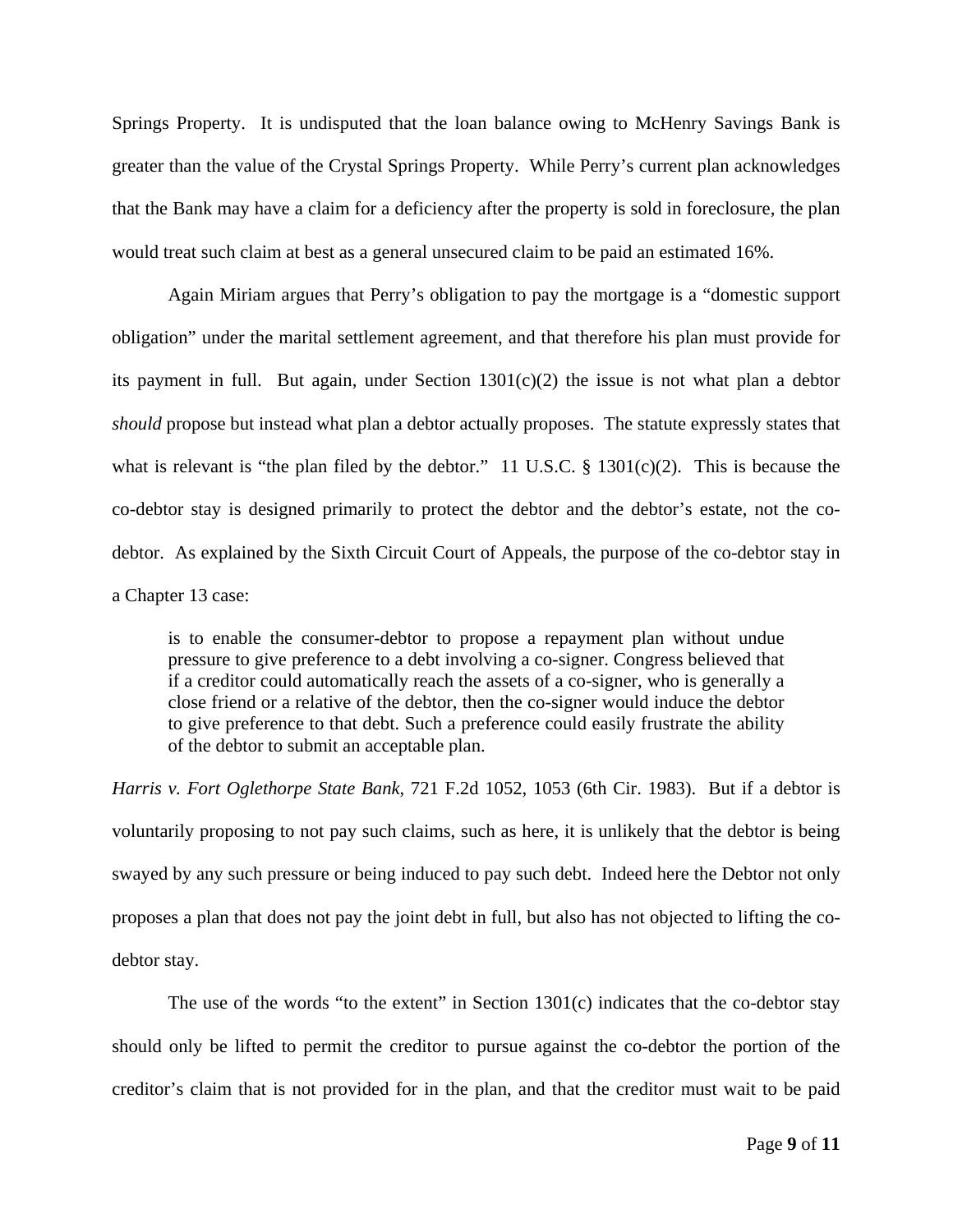through the debtor's plan for the remainder. *See, e.g., Southeastern Bank v. Brown*, 266 B.R. 900, 906 (S.D. Ga. 2001) ("Thus if the debtor proposes to pay only \$70 of a \$100 debt on which there is a cosigner, the creditor must wait to receive the \$70 from the debtor under the plan but may move against the co-debtor for the remaining \$30 and for any additional interest, fees, or costs for which the debtor is liable.") (quoting H.R. Rep. No. 95–595, at 122 (1977), U.S. Code Cong. & Admin. News 1978, at 5787, 6083); *In re Jacobsen*, 20 B.R. 648, 650 (9th Cir. B.A.P. 1982) (by proposing plan that would pay creditor less than full claim "the debtor has in effect stated the respective dimensions of his liability and that of the co-maker. Section  $1301([c])(2)$ provides the creditor with freedom to pursue, to the latter extent, its claim against a co-debtor."); *In re Degroot*, No. 97-83327, 1997 WL 33475065 (Bankr. C.D. Ill. Dec. 29, 1997) ("To the extent that full payment is not proposed, and only to that extent, a creditor can obtain permission to pursue the codebtor without waiting for the termination of the case.") (quoting 8 Collier on Bankruptcy ¶ 1301.03[2][b])).

Here, Perry's proposed plan does propose to pay a portion of McHenry Savings Bank's claim:

The estimated deficiency claim owed to McHenry Savings Bank is \$183,588.67. The bank is to be paid 16% of its claim under the Plan, and the Trustee is to hold \$489.57 of each monthly payment for the claim of McHenry Savings Bank and distributed once a deficiency claim is filed.

(Amended Plan, Dec. 2, 2013, ECF No. 158). But McHenry Savings Bank's motion does not seek to collect this portion of its claim through the foreclosure proceeding. By definition the "deficiency claim" to be paid through the plan is only whatever debt is left *after* the property is sold through the foreclosure proceeding. Nor does the Bank seek to enforce the deficiency claim against the co-debtor Miriam. Miriam has already received a Chapter 7 discharge, discharging her personal liability on the debt to McHenry Savings Bank. The Bank therefore does not, and